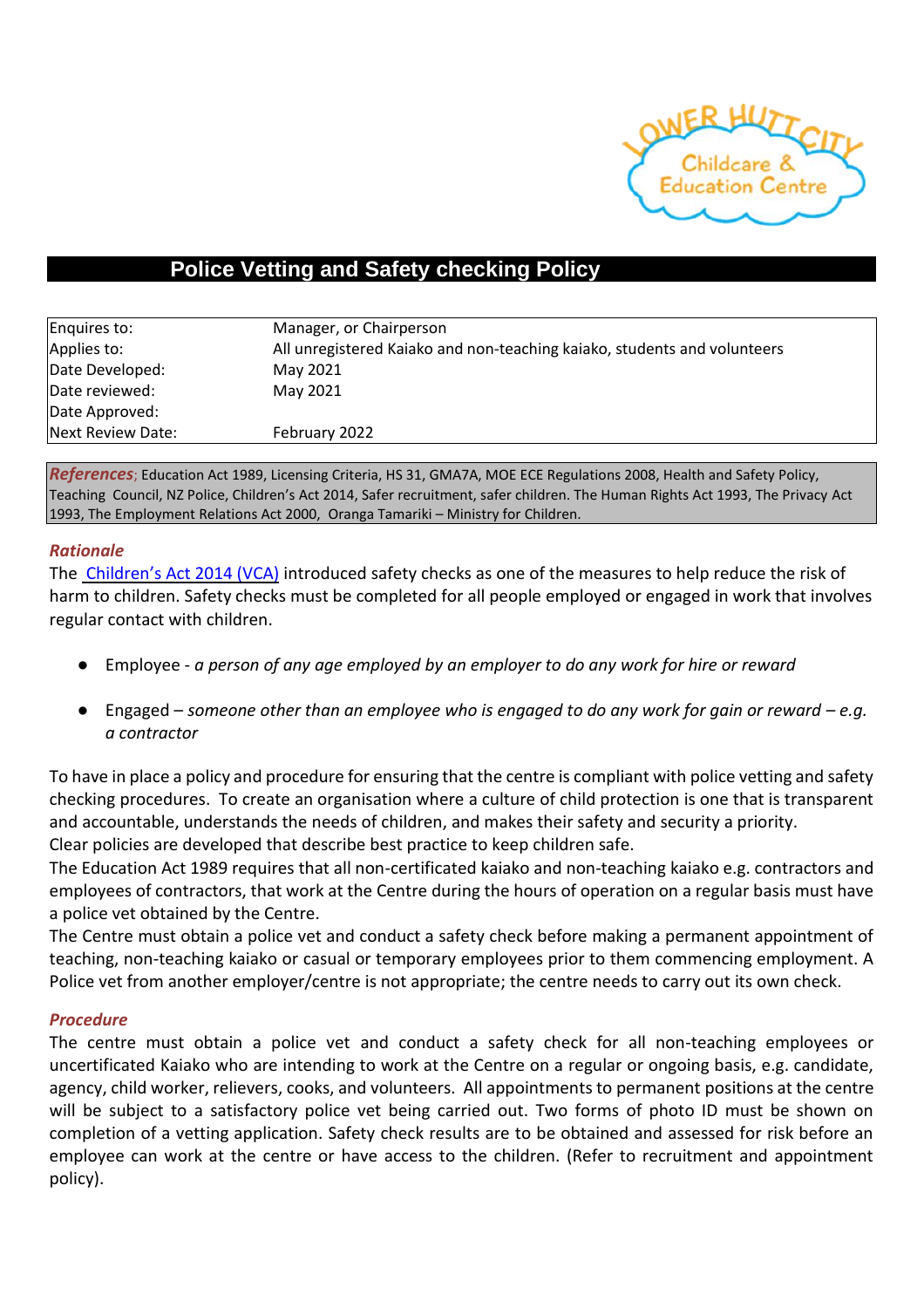The centre will have all police vets carried out by New Zealand Police and safety checks completed and are to abide by the procedures outlined by the Teaching Council, Children's Act 2014, Education Act 1989, and Safer recruitment, Safer children.

Safety checking will be carried out in accordance with the Children's Act 2014.

This will include: a police vet; identity verification; references and an interview. A work history will be sought, and previous employers will be contacted. If there is any suspicion that an applicant might pose a risk to a child, that applicant *will not* be employed.

The safety check is made up of these 7 components.

- verification of identity
- an interview
- information about work history
- referee information, at least 2 to 3 referees, one being a current employer
- information from any relevant professional organisation or registered body
- a New Zealand police vet
- A risk assessment this involves an evaluation of all information collected to assess if there is any risk to children's safety. For example, a driving offence? Would we employ someone with this? A management decision to be made, taking into account the exact circumstances. (Refer to Recruitment and Appointment Policy).

The centre will have in place an appropriate procedure for dealing with the information obtained from NZ police about each person vetted.

In the rare case where a person is unable to provide documentation, they could recommend a referee to confirm their identity. Identity referees should not be related to the candidate or have lived with the candidate. They must have known the candidate for at least twelve months and should either be part of your organisation or a person of standing in the community. This process should be accompanied by at least one other form of documentation.

The most common situation where people may not have the required documentation is when they are an overseas candidate, who may not have standard New Zealand identity documentation. Where possible, use documentation (usually visas) provided by Immigration New Zealand. Residency permits are good evidence of identity, as substantial vetting of the candidate occurs before they are issued.

Refugees may only possess a Certificate of Identity. Only official foreign documents will be accepted – not informal documentation.

## *Responding to negative results*

Sometimes candidates' disclosures are not consistent with information you've collected from other sources. There may be a serious or deliberate omission of a serious criminal offence or a misleading claim about qualifications or certifications. This can indicate that the person might be a direct threat to safety or they are intentionally deceptive and misleading. The candidate will not be employed.

Similarly, when the Police have 'red stamped' a candidate (which means they recommend that the candidate is not unsupervised with children, older people or other vulnerable members of society) such candidates will not be employed or volunteer with children.

When a check shows less serious inconsistencies, it is appropriate to meet the candidate to discuss these discrepancies. The candidate may have a reasonable excuse for failure to disclose a minor criminal conviction or for some omission or error about professional qualifications or certifications.

Where the candidate notifies you that he or she challenges the accuracy of the Police Vetting result, you should notify Police via the Query Me disputes process on: [www.police.govt.nz](http://www.police.govt.nz/) Also, if a candidate notifies you that he or she challenges the accuracy of a criminal conviction history provided by the Ministry of Justice, you should notify the Ministry vi[a criminalrecord@justice.govt.nz](mailto:criminalrecord@justice.govt.nz)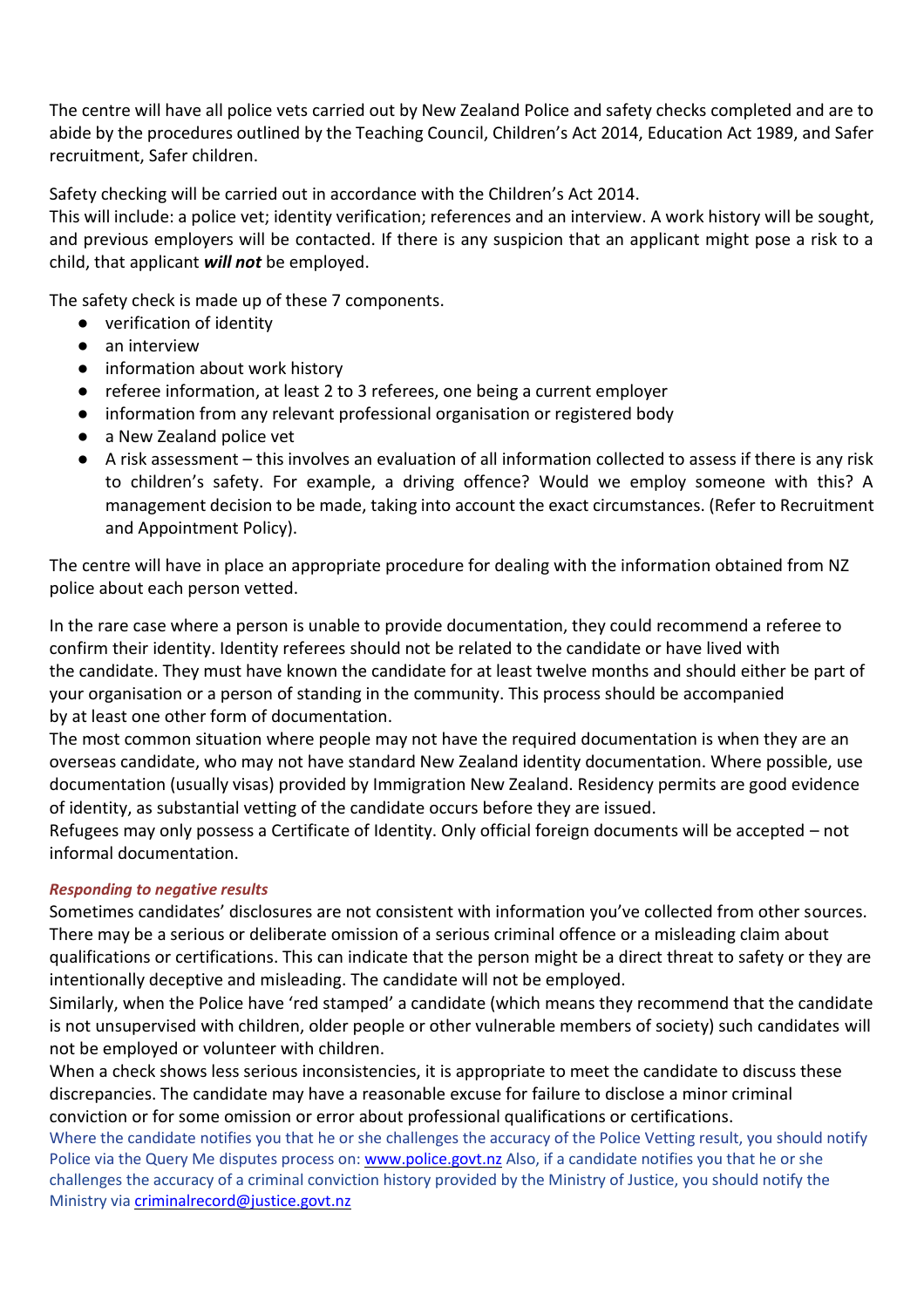If they have a [schedule 2 specified offence](http://www.legislation.govt.nz/act/public/2014/0040/latest/whole.html#DLM5501909) you cannot employ them unless they have an exemption. It is the responsibility of the person with the offence to apply for the exemption. (This is filed with the policy).

#### *Other Information – Risk Assessment*

To undertake a comprehensive risk assessment as part of a safety check we need to obtain the following information.

- A chronological summary of the applicant's work history for the preceding 5 years including the position they held in the organisation.
- Any professional organisations they are a member of if it is relevant to the role e.g. a school counsellor may belong to the NZ Association of Counsellors.
- Any licence relevant to the activity e.g. drivers or bus licence if driving is part of their role
- Any registration authority that has issued a registration or practising certificate e.g. teacher certification.
- Any other information that the governance group or person with the delegated authority considers being relevant in the assessment of the person, e.g. where possible qualifications should be verified. The Teaching Council should have checked the first qualification issued to a teacher as part of their checks e.g. an undergraduate degree but may not have a record of any subsequent qualifications e.g. Masters

## *Handling and storing information*

When collecting personal information about individuals it is important to be aware of the requirements of the privacy principles – i.e. the need to collect the information directly from the individual concerned and when doing so to be transparent about: the purposes for collecting the information and how it will be used; who can see the information; where it is held; what is compulsory/voluntary information; and that people have a right to request access to and correction of their information.

Information needs to be appropriately stored. Typically, screening information will be kept on a candidate's personnel file. Files should be stored in a secure location with access only available for appropriate kaiako. The information can be retained for as long as it is required for a lawful purpose but once it is no longer needed, should either be destroyed or returned to the candidate (as appropriate). It is good practice to let the candidate know what is happening to their information.

The Privacy Officer for the centre is the Centre Manager.

The centre will reimburse all permanent qualified and certificated Kaiako for the fee for maintaining their practising certificate as part of the Teaching Council professional standards.

## *Ongoing Checks*

Employees will have police vetting and safety checking carried out every three years.

## *Students on Practicum*

Safety checks will also be carried out on students hosted on practicum. The safety check will be completed either by the education provider that the student attends or by Lower Hutt City Childcare. Where the check is completed by the education provider, Lower Hutt City Childcare will still confirm that the check meets the VCA standard. Lower Hutt City Childcare Centre will also conduct the following:

- verification of identity
- risk assessment

## *Relieving Teachers*

● Any reliever Employed by LHCCC will follow the 7 step procedure as outlined in the children's Act (2014) and as er the Child protection Policy